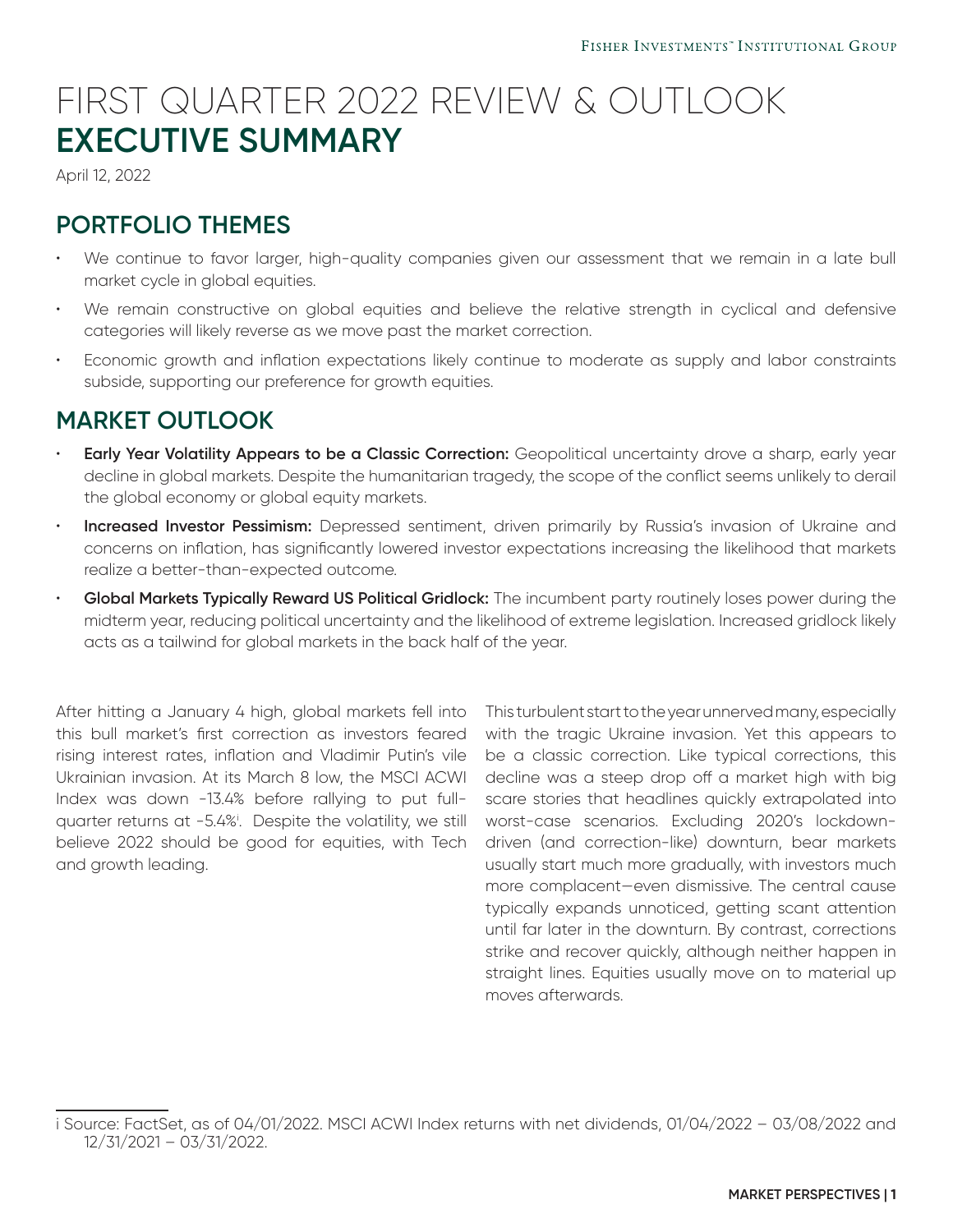When 2022 began, we forecast a nicely positive but back-end-loaded year, with early volatility. We still believe this is most likely, hard as it may be to fathom after this difficult quarter. All those suffering from the war have our deepest sympathies. Yet neither Russia's invasion nor sanctions' fallout changes our market outlook. While the human toll will last for years—with the damage to so many irreparable—for equities, this too shall pass. There is a very long history of regional wars and corrections. Corrections often end with a V-shaped bottom, and perhaps we are on the right side of that now. Or, perhaps this will have a W-shaped bottom, delaying the rebound briefly with another brief down spurt ahead.

While we didn't forecast the invasion, we wouldn't expect to. Nor have we ever tried predicting corrections or other short-term swings. Yet we did think the first half would likely be volatile—the correction fits with this, similar to other midterm-year corrections. The war simply adds to this uncertainty in the near term. The economic response, particularly sanctions, extends some of the dislocations weighing on sentiment and triggering inflation. Yet these issues aren't insurmountable for equities. The MSCI ACWI and S&P 500 are both nicely positive since February 24, the day Russian forces invaded Ukraine.

Always remember: Equities don't need perfection. Objectively negative realities aren't always negative for equities, especially if they don't go as badly as feared. Due to high oil and gas prices stemming from the war, inflation likely peaks higher and stays elevated longer than we initially expected. Objectively, this is bad, creating hardship and forcing people into tough choices. Yet the economy has already proven strong enough to absorb the hit. Many businesses' gross operating profit margins remain fat, particularly large growth equities.

Additionally, inflation-adjusted spending remains firm. Business surveys globally show strong activity, with higher input costs hitting sentiment more than output. This is true even in Europe, which is the most vulnerable major region to the war and sanctions' economic dislocations. If the war's fallout were to drive a global recession, Europe would show it first. But data suggest Europe is faring better economically than most assumed. If Europe doesn't contract, the chances of Ukraine driving a global recession are low. Slower growth is almost certain but that doesn't stop equities. We have long expected growth to slow after the initial COVID reopening surge.

Emerging Markets (EM) were down slightly more than developed in Q1 falling -7.0%.<sup>ii</sup> Yet with careful analysis, EM's volatility is a tale of divergence between China and the rest of the emerging world. Seventeen of the MSCI EM Index's now 24 constituent countries have had positive year-to-date returns, many of them in the high double digits. Chinese equities meanwhile fell -14.2% over the quarter.<sup>iii</sup> Yet there is some encouraging news, as the MSCI China was down -24.9% month-todate in mid-March, before a 22.5% rally in the month's second half.<sup>iv</sup> The early decline stemmed first from a sentiment reaction to US officials putting a few small, US-listed Chinese firms on delisting watch—sparking fears that bigger companies would follow—and the COVID outbreak and lockdown in Shenzhen. Yet in the early morning US time on March 16, Chinese officials announced several measures aimed at calming markets. Additionally, Chinese officials signaled a forthcoming end to Tech regulatory uncertainty, a heightened focus on backstopping troubled property developers, and continued accommodative fiscal and monetary policy. While we don't think any of these issues had much fundamental power moving forward, they have weighed heavy on sentiment and therefore returns, making China's announcement a beneficial confidence boost.

ii Ibid. MSCI EM returns in USD with net dividends, 12/31/2021 – 03/31/2022.

iii Ibid. MSCI China returns in USD with net dividends, 12/31/2021 – 03/31/2022.

iv Ibid. MSCI China returns in USD with net dividends, 02/28/2022 – 03/15/2022 and 03/15/2022 – 03/31/2022.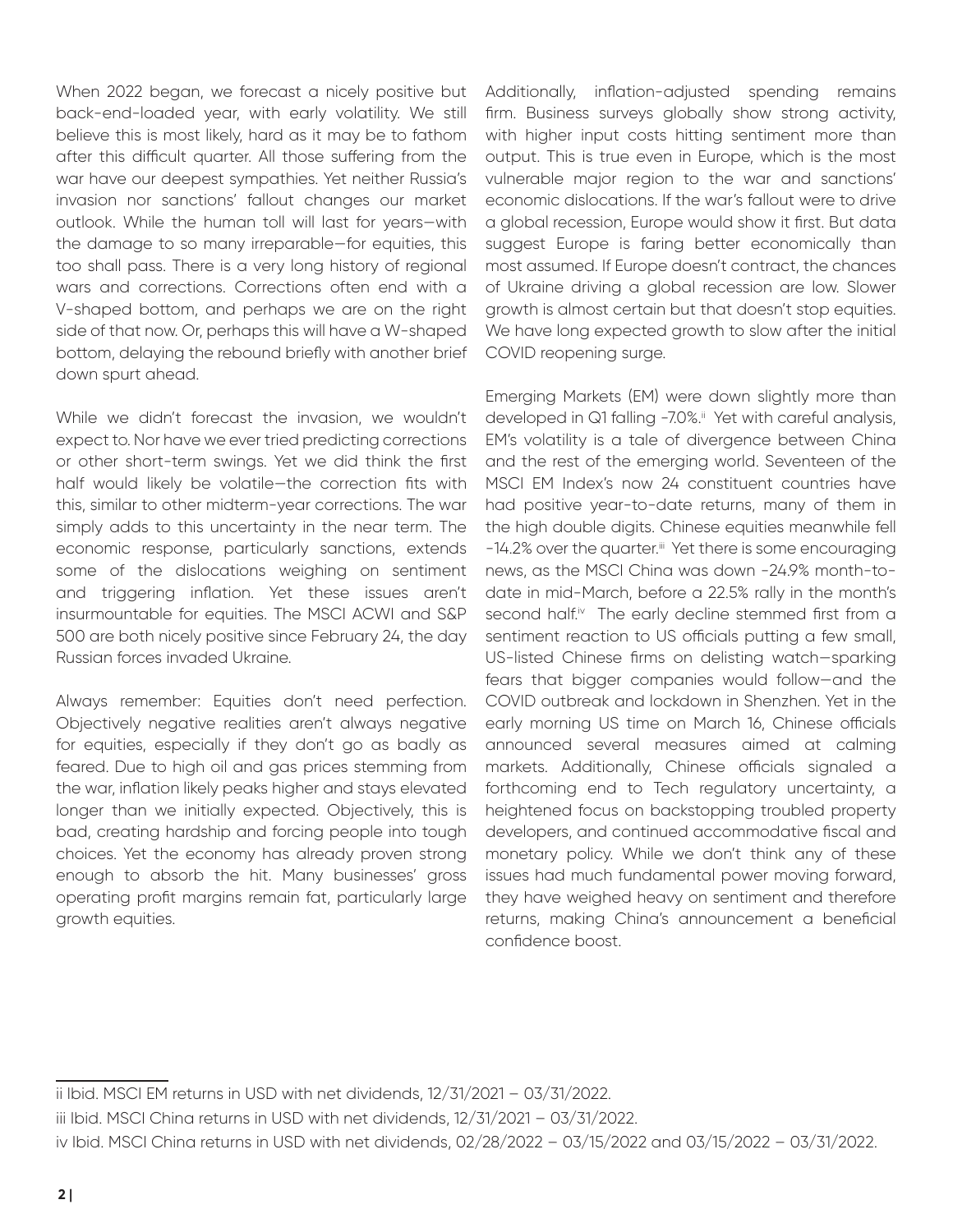Many forecasters now fear the eurozone will enter recession this year as the war's fallout sends energy and food prices higher and hurts consumer confidence. It is possible eurozone GDP contracts, though the latest business surveys suggest eurozone businesses continue to expand despite the geopolitical related uncertainty. Additionally, we don't think the energy supply issues are as dire as projected. Sanctions haven't prevented Russia from selling oil to India and China, which has freed up other producers to sell to Europe. Moreover, big global producers (e.g., the US) are set to raise output this year, adding to global supply. Like other commodities, oil supply and demand are likely to be in better balance than many appreciate.

Long-term interest rates' rise is the other big fear frequently cited as negative, especially for growth equities. Yet reality suggests otherwise. One, growth equities have a long history of rallying alongside higher long rates, as the full Review will detail. Two, higher long rates steepened the yield curve—a positive economic signal.<sup>v</sup> If a recession were nigh, we would expect an inverted yield curve, with 3-month rates exceeding 10-year. As we will detail, while many fret inversions at other less-important segments of the yield curve, like the commonly touted 2-year to 10-year spread, the most meaningful spread is wider today than at 2022's outset. Amazingly, this remains largely unnoticed.

How long war-intensified disruptions will last is unknowable. Eventually, though, they should fade alongside rising US political clarity from the midterms. The US elections will likely create traditional interparty gridlock—bringing benefits that have a long reality of positively surprising almost everyone as they induce political calmness. This usually generates a late-year rally, and maybe this correction accelerates the rally's arrival. Regardless, whether it comes immediately or later this year, we think patient investors will be rewarded. Of course, we are monitoring risks to this outlook, and could change course if we saw a huge enough negative shock to have us believe a bear market was underway. But, for now, we see nothing with the size and surprise for that.

v Source: FactSet, as of 04/04/2022. Statement based on comparison of 10-year Treasury and 3-month Treasury constant maturity yields.